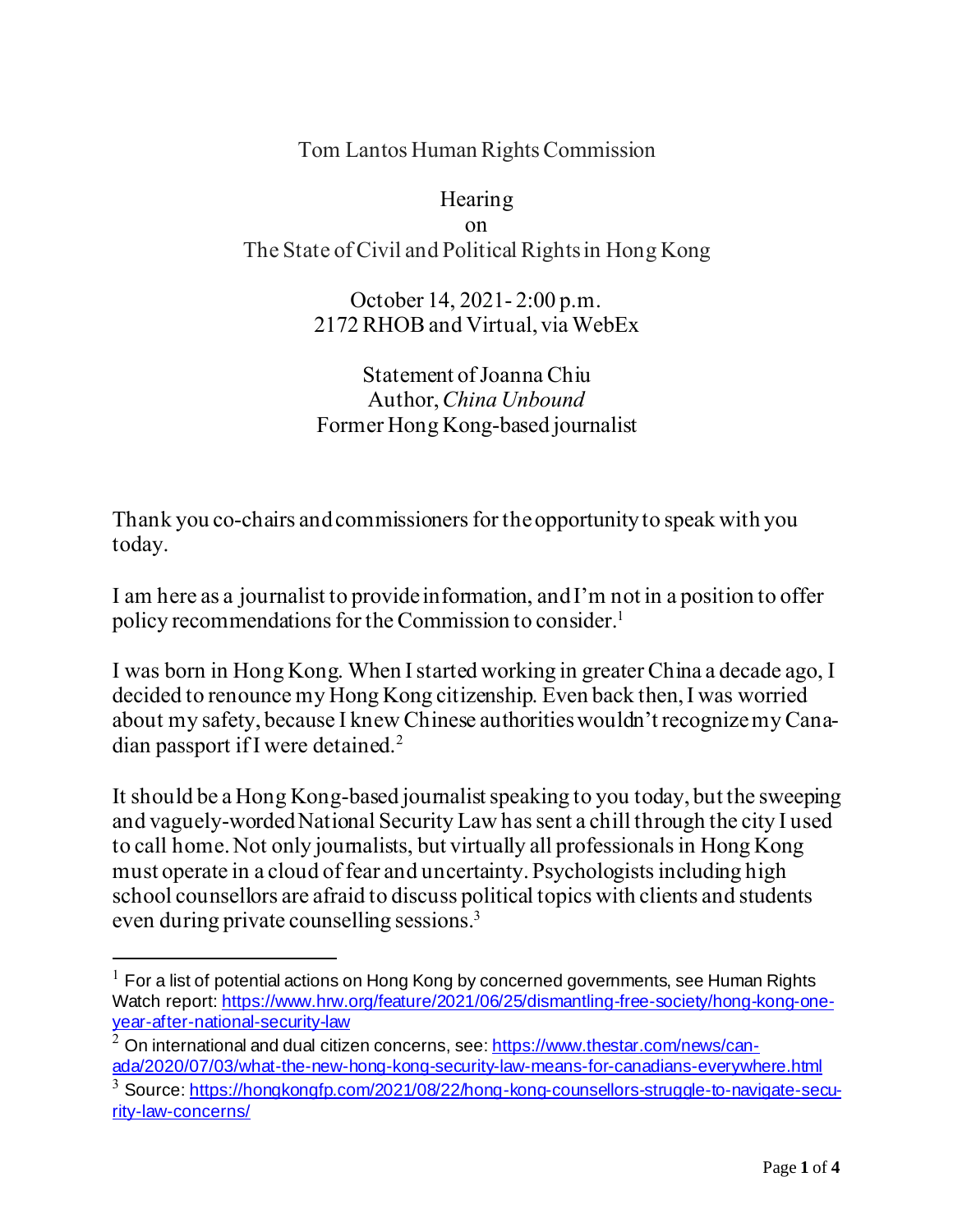International engagement, including with the UnitedNations or foreign governments, is now criminalized as "collusion with foreign forces". Andwhile people of Chinesedescent have *always* been the most vulnerable to Chinese state persecution, theNational Security Law appliesto anyone in the world.

Hong Kong police have arrestedor issued arrest warrantsfor American citizens.

This makes it impossible for anyone to be certain of how to support civil society in Hong Kong without further endangering other people—or themselves.

Chinese officials appear to be most concerned about support from Americans for Hong Kong's pro-democracy movement. Many experts have notedthat past *and* present American politicians bear responsibilityfor unnecessarily stoking tensions through irresponsibly non-factual or racist rhetoric on China.<sup>4</sup>

The research in my book,*China Unbound,*shows how ordinary people, like scientists and students, usually suffer the most as U.S.-Chinarelations degenerate.

But today,I would like to focus on the question of whether any form of democracy could survive in Hong Kong. I've spent countless hours as a reporter navigating massive crowds of over a million protesters calling for voting rights. I've listened to the hopes and dreams of so many Hong Kongers of all ages and backgrounds. Now, it's unclear if large protests will ever take place in Hong Kong again.

Most of the city's pro-democracy leaders(both the old guard and youth like Joshua Wong) are in jail. Last month, on Sept. 8, 2021, the National SecurityDepartment arrested four more members of theHong Kong Alliance which hadorganized the annual June 4 rally in memory of the Tiananmen Square massacre.<sup>5</sup>

In January of this year, Hong Kong police arrested dozens of Democrats for participating in an unofficial primary election. They are accused of taking part in a conspiracy to commit subversion.<sup>6</sup>

<sup>&</sup>lt;sup>4</sup> https://carnegieendowment.org/2019/01/16/relationship-under-extreme-duress-u.s.-china-relations-at-crossroads-pub-78159

<sup>5</sup> [https://www.reuters.com/world/asia-pacific/police-arrest-vice-chairwoman-hong-kong-democ](https://www.reuters.com/world/asia-pacific/police-arrest-vice-chairwoman-hong-kong-democracy-group-2021-09-08/)[racy-group-2021-09-08/](https://www.reuters.com/world/asia-pacific/police-arrest-vice-chairwoman-hong-kong-democracy-group-2021-09-08/)

<sup>&</sup>lt;sup>6</sup> [https://hongkongfp.com/2021/09/23/hong-kong-security-law-47-democrats-await-trial-over-un](https://hongkongfp.com/2021/09/23/hong-kong-security-law-47-democrats-await-trial-over-unofficial-election-as-case-adjourned-to-nov/)[official-election-as-case-adjourned-to-nov/](https://hongkongfp.com/2021/09/23/hong-kong-security-law-47-democrats-await-trial-over-unofficial-election-as-case-adjourned-to-nov/)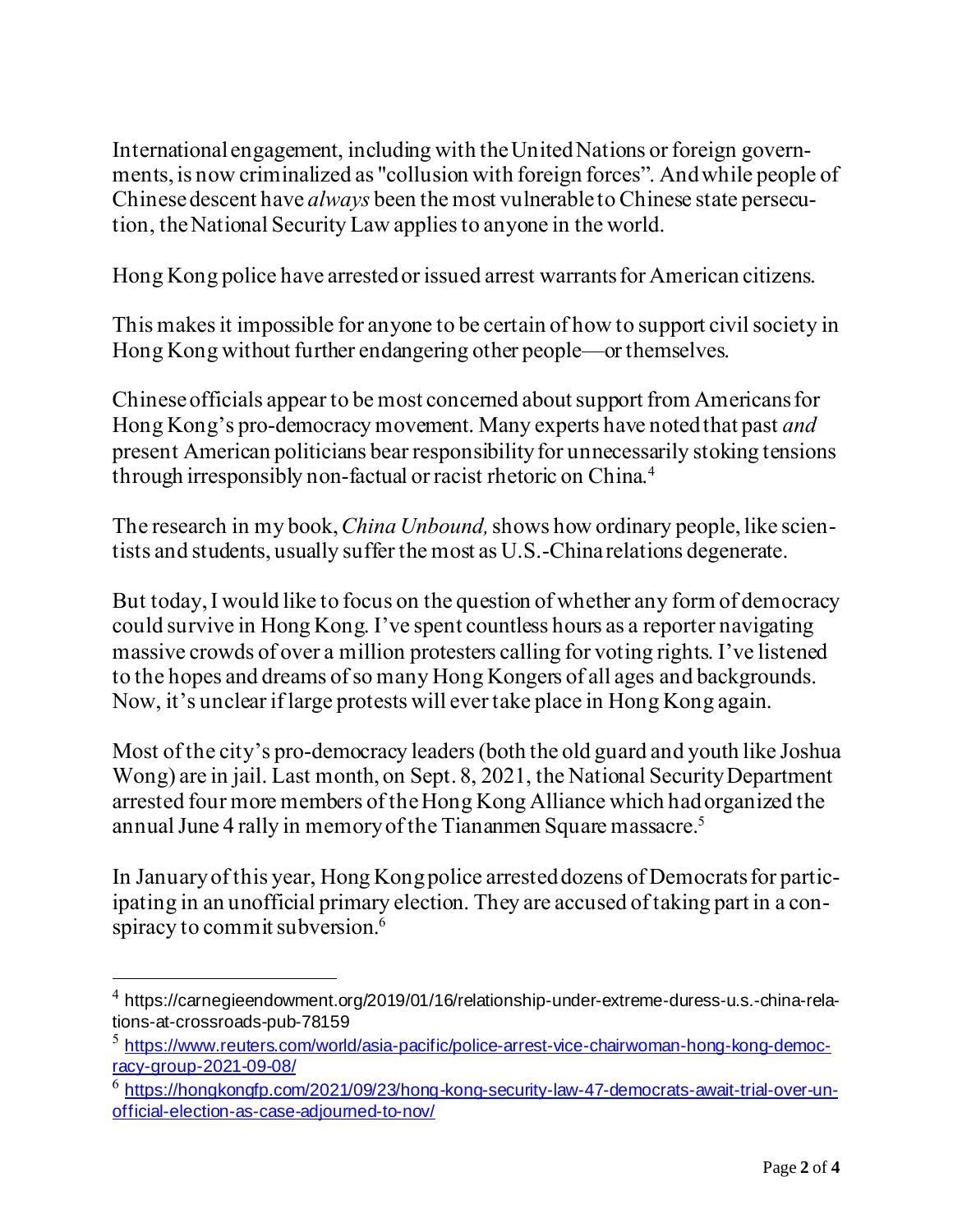It was a grassroots democratic exercise.In July2020, hundreds of thousands of Hong Kongers voted to narrow the field of potential pro-democracy candidates seeking seats in the city's legislature. This was meant to avoid a splitting of votes to increase the chance of having pro-democratic lawmakersin office.

Hong Kong's security chief said the police sweep was needed because election organizers were seeking to"paralyze the Hong Kong government" by winning a majority in the legislature.

So far, only 14 of the 47 defendants have been releasedon bail awaitingtrial. Those who remain in jail include Claudia Mo, a former journalist for international media and student in Canada, who had been a pro-democracy LegCo membersince 2012.

Hong Kong's High Court cited Mo's communications on WhatsApp with foreign journalists as a reason to deny her bail.

Steven Butler, the Committee to Protect Journalist's Asia program coordinator said the court decision markedyet another assault on basic freedom of expression. "The idea that a person'stexts and interviews with mainstream international press outlets are evidence of subversion is absurd, and will create severe obstacles for journalists in Hong Kong who are just reporting thenews," he said.<sup>7</sup>

My research examineshow Beijing'sbid for control over Hong Kong is part of a wider picture. The same set of party and state agencies, such as the United Front Work Department and Ministry of State Security, responsible for putting pressure on civil society groups and political entities in Hong Kong, has a similar mission all aroundthe world.

In a conversation I had with Claudia Mo several years ago, she said that to get a sense of what might be in store for other countries where China wants to suppress expressions of criticism, internationalobserversshould pay close attention to what has happened in Hong Kong. When softer tactics, subtle pressure and economic inducements didn't work to win the hearts and minds of Hong Kongers, this gave way to widespread persecution and the useof new legislation to steamroll civil rights.

<sup>7</sup>